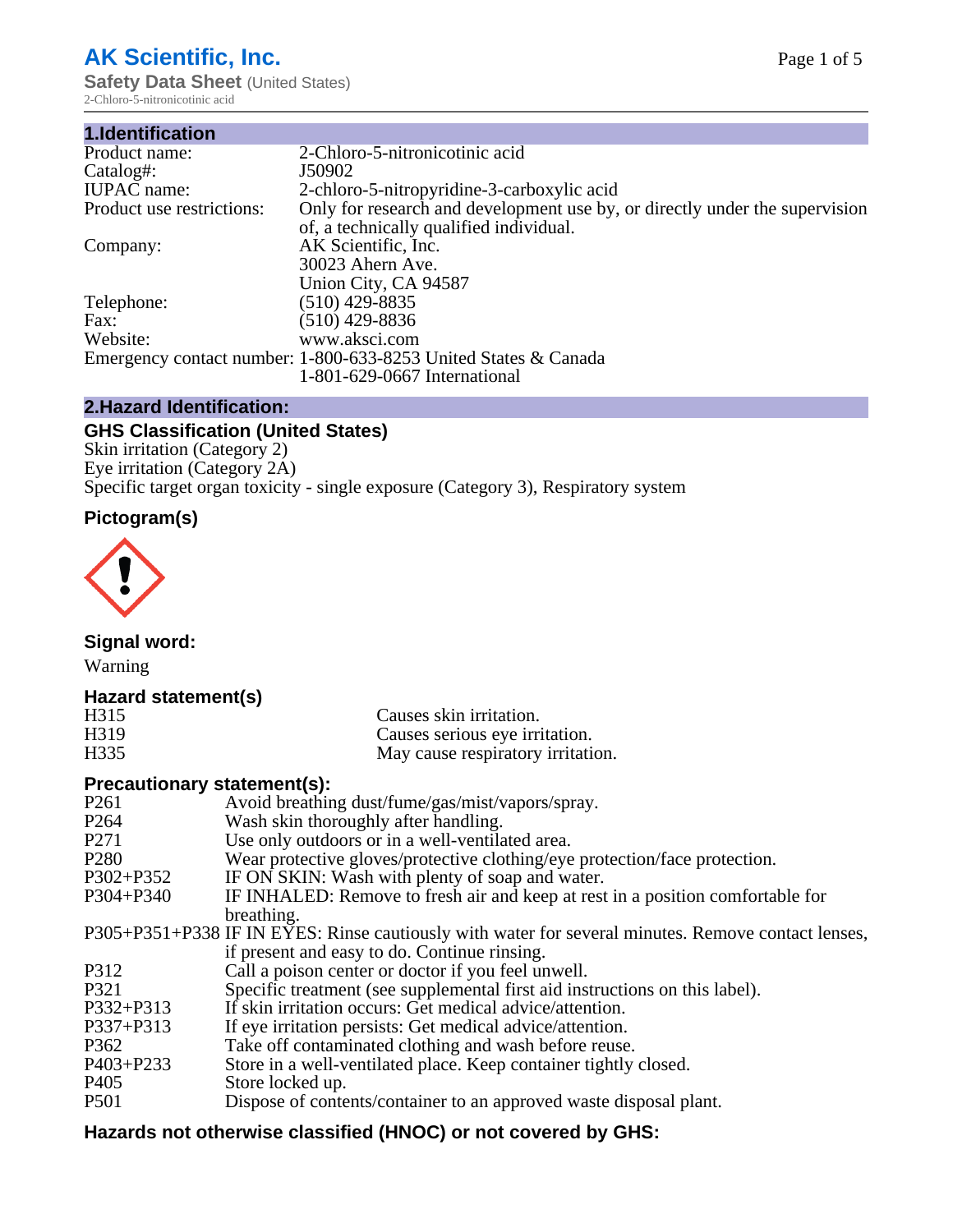#### None

#### **3.Composition/Information on Ingredients**

Purity: 95%

Synonyms: Not available. CAS#: 42959-38-6 EC: Not available.

## **4. First Aid Measures**

**General Information:** Immediately remove any clothing contaminated by the product. Move out of dangerous area. Consult a physician and show this safety data sheet.

**Inhalation:** Move person to fresh air. If not breathing, give artificial respiration. If breathing is difficult, give oxygen. Obtain medical aid.

**Skin contact:** Immediately flush skin with running water for at least 15 minutes while removing contaminated clothing and shoes. Wash clothing before reuse. Obtain medical aid immediately. **Eye contact:** Immediately flush open eyes with running water for at least 15 minutes. Obtain medical aid immediately.

**Ingestion:** Do NOT induce vomiting without medical advice. Rinse mouth with water. Never administer anything by mouth to an unconscious person. Obtain medical aid immediately.

**Most important symptoms and effects, both acute and delayed:** No further information available. Please see sections 2 and 11.

**Indication of any immediate medical attention and special treatment needed:** No further information available.

#### **5. Fire Fighting Measures**

**Suitable extinguishing media:** Use water spray, dry chemical, carbon dioxide, or chemical foam. **Specific hazards arising from the chemical:** Carbon oxides, Hydrogen chloride, Nitrogen oxides. **Advice for firefighters:** As in any fire, wear a NIOSH-approved or equivalent, pressure-demand, self-contained breathing apparatus and full protective gear. During a fire, irritating and highly toxic gases may be generated by thermal decomposition or combustion.

#### **6. Accidental Release Measures**

**Personal precautions, protective equipment and emergency procedures:** Wear protective equipment and keep unprotected personnel away. Ensure adequate ventilation. Remove all sources of ignition. Prevent further leak or spill if safe to do so. For personal protective equipment, please refer to section 8.

**Environmental precautions:** Do not let product enter drains, other waterways, or soil.

**Methods and materials for containment and cleaning up:** Prevent further leak or spill if safe to do so. Vacuum, sweep up, or absorb with inert material and place into a suitable disposal container. Consult local regulations for disposal. See section 13 for further disposal information.

#### **7. Handling and Storage**

**Precautions for safe handling:** Avoid contact with skin, eyes, and personal clothing. Wash hands thoroughly after handling. Avoid breathing fumes. Use only with adequate ventilation. Wear suitable protective clothing, gloves, and eye/face protection. Keep away from sources of ignition. Minimize dust generation and accumulation. Keep container tightly closed. Open and handle container with care. Do not eat, drink, or smoke while handling.

**Conditions for safe storage, including any incompatibilities:** Store in a tightly-closed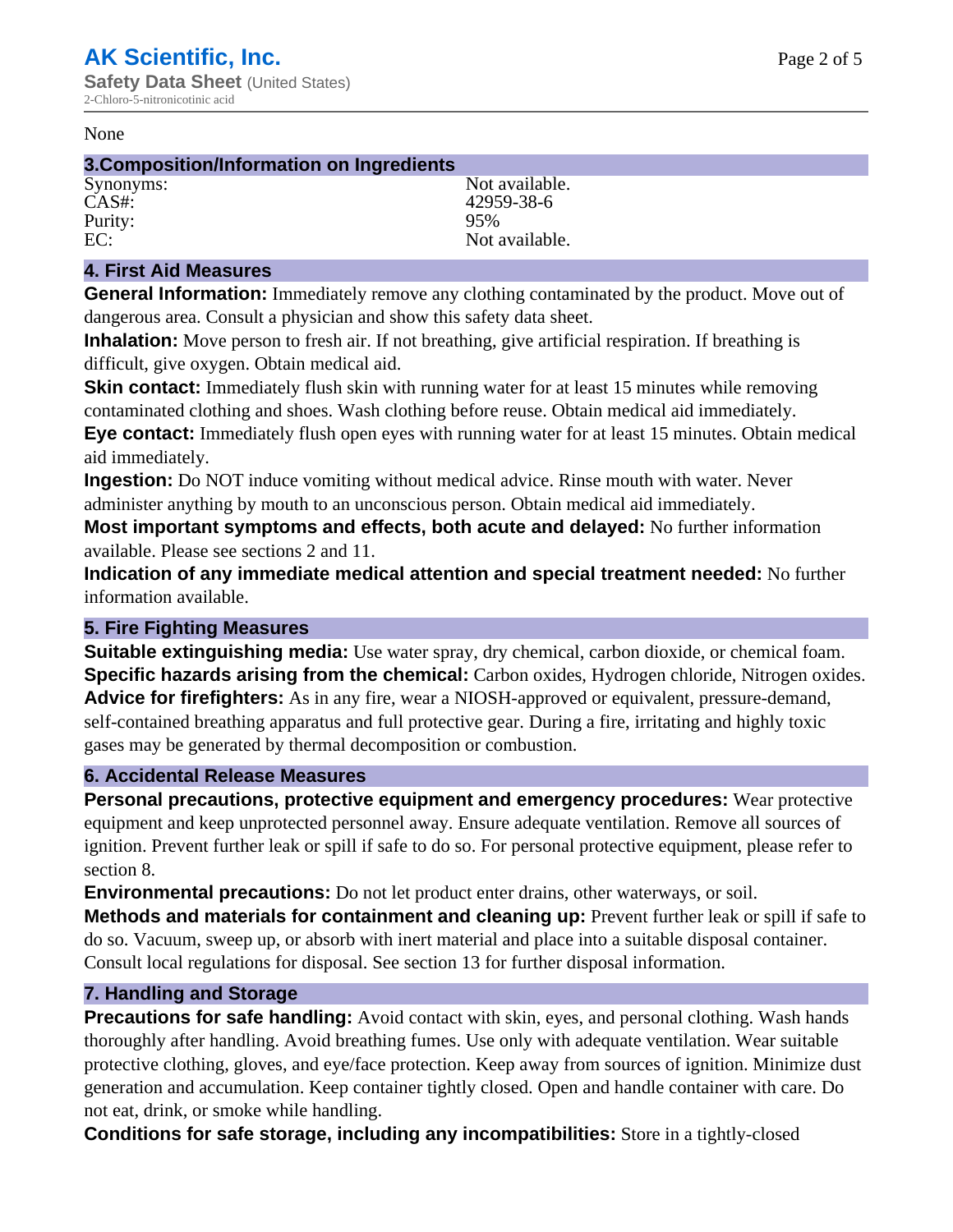container when not in use. Store in a cool, dry, well-ventilated area away from incompatible substances. Keep away from sources of ignition. ,Store long-term at 2-8°C.

#### **8. Exposure Controls/Personal Protection**

#### **Exposure limits:**

| <b>OSHA PEL:</b>  | Not available. |
|-------------------|----------------|
| NIOSH REL:        | Not available. |
| <b>ACGIH TLV:</b> | Not available. |

**Appropriate engineering controls:** Avoid contact with skin, eyes, and clothing. Wash hands before breaks and immediately after handling the product. Facilities storing or utilizing this material should be equipped with an eyewash fountain. Use adequate general and local exhaust ventilation to keep airborne concentrations low.

#### **Personal protection**

| Eyes:        | Based on an evaluation of the eye or face hazards present, wear chemical splash-resistant<br>safety glasses or goggles with side protection. A face shield may be appropriate in some |  |  |
|--------------|---------------------------------------------------------------------------------------------------------------------------------------------------------------------------------------|--|--|
|              | workplaces. Use eyewear tested and approved under appropriate government standards<br>such as OSHA 29 CFR 1910.133 or EU EN166.                                                       |  |  |
| Hands:       | Wear gloves selected based on an evaluation of the possible hazards to hands and skin,                                                                                                |  |  |
|              | the duration of use, the physical conditions of the workplace, and the chemical resistance                                                                                            |  |  |
|              | and physical properties of the glove material.                                                                                                                                        |  |  |
|              | Skin and body: Protective clothing must be selected based on the hazards present in the workplace, the                                                                                |  |  |
|              | physical environment, the duration of exposure, and other factors. No fabric can provide                                                                                              |  |  |
|              | protection against all potential hazards; therefore it is important to select the appropriate                                                                                         |  |  |
|              | protective clothing for each specific hazard. At the minimum, wear a laboratory coat and                                                                                              |  |  |
|              | close-toed footwear.                                                                                                                                                                  |  |  |
| Respiratory: | Respirators are not a substitute for accepted engineering control measures such as<br>enclosure or confinement of the operation, general and local ventilation, and substitution      |  |  |
|              | of less toxic materials. When respiratory personal protective equipment is appropriate                                                                                                |  |  |
|              | based on an assessment of respiratory hazards in the workplace, use a NIOSH- or                                                                                                       |  |  |
|              | CEN-certified respirator.                                                                                                                                                             |  |  |

| 9. Physical and Chemical Properties |                       |  |  |
|-------------------------------------|-----------------------|--|--|
| <b>Physical State:</b>              | Beige powder          |  |  |
| Molecular Formula:                  | C6H3ClN2O4            |  |  |
| Molecular Weight:                   | 202.55                |  |  |
| Odor:                               | Not available.        |  |  |
| pH:                                 | Not available.        |  |  |
| <b>Boiling Point Range:</b>         | Not available.        |  |  |
| Freezing/Melting Point:             | $140 - 149$ °C        |  |  |
| <b>Flash Point:</b>                 | Not available.        |  |  |
| <b>Evaporation Rate:</b>            | Not available.        |  |  |
| Flammability(solid,gas):            | Please see section 2. |  |  |
| Explosive limits:                   | Not available.        |  |  |
| Vapor Pressure:                     | Not available.        |  |  |
| Vapor Density:                      | Not available.        |  |  |
| Solubility:                         | Not available.        |  |  |
| <b>Relative Density:</b>            | Not available.        |  |  |
| Refractive Index:                   | Not available.        |  |  |
| Volatility:                         | Not available.        |  |  |
| <b>Auto-ignition Temperature:</b>   | Not available.        |  |  |
| <b>Decomposition Temperature:</b>   | Not available.        |  |  |
| <b>Partition Coefficient:</b>       | Not available.        |  |  |
|                                     |                       |  |  |

# **10. Stability and Reactivity**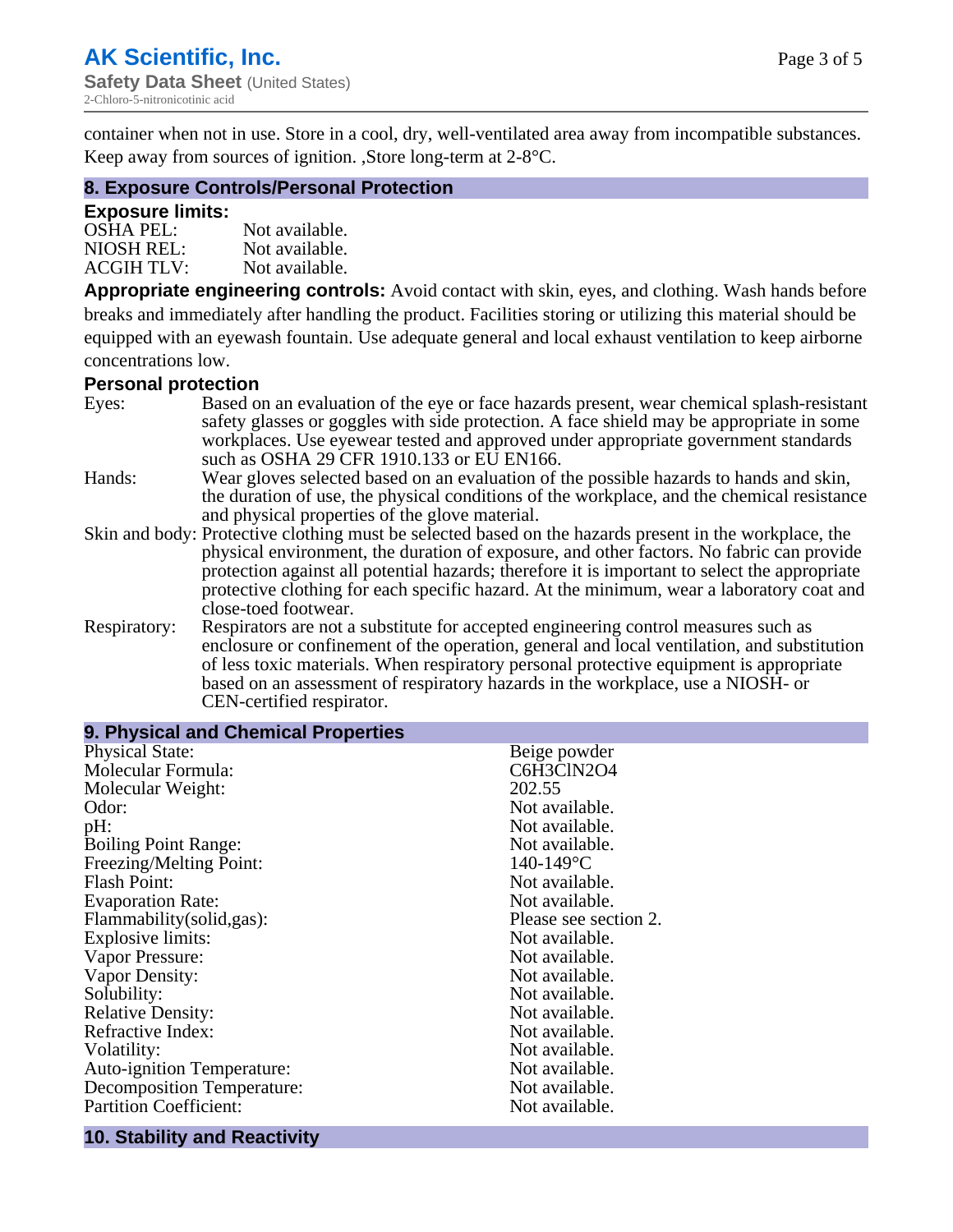| Not available.                                       |
|------------------------------------------------------|
| Stable under recommended temperatures and pressures. |
| Not available.                                       |
| Dust generation.                                     |
| Strong oxidizing agents.                             |
| Carbon oxides, Hydrogen chloride, Nitrogen oxides.   |
|                                                      |

#### **11. Toxicological Information**

| RTECS#                                         | Not available.                                      |
|------------------------------------------------|-----------------------------------------------------|
| Acute toxicity:                                | Not available.                                      |
| Routes of exposure:                            | Inhalation, eye contact, skin contact, ingestion.   |
| Symptoms related to the physical, chemical and | Skin contact may result in inflammation             |
| toxicological characteristics:                 | characterized by itching, scaling, reddening,       |
|                                                | blistering, pain or dryness. Eye contact may result |
|                                                | in redness, pain or severe eye damage. Inhalation   |
|                                                | may cause irritation of the lungs and respiratory   |
|                                                | system. Overexposure may result in serious illness  |

or death.

#### **Carcinogenicity**

| IARC: | Not classified.                                                                                       |
|-------|-------------------------------------------------------------------------------------------------------|
| NTP:  | Not listed.                                                                                           |
| OSHA: | Not listed.                                                                                           |
|       | Acute toxic effects: Inflammation of the eye is characterized by redness, watering, and itching. Skin |
|       | inflammation is characterized by itching, scaling, reddening, or, occasionally,                       |
|       | blistering.                                                                                           |

| 12. Ecological Information     |                |
|--------------------------------|----------------|
| Ecotoxicity:                   | Not available. |
| Persistence and degradability: | Not available. |
| Bioaccumulative potential:     | Not available. |
| Mobility in soil:              | Not available. |
| Other adverse effects:         | Not available. |

#### **13. Disposal Considerations**

Disposal of waste: Chemical waste generators must determine whether a discarded chemical is classified as hazardous waste. US EPA guidelines for the classification determination are listed in 40 CFR 261.3. Additionally, waste generators must consult state and local hazardous waste regulations to ensure complete and accurate classification. Observe all federal, state and local regulations when disposing of the substance.

Disposal of packaging: Do not reuse containers. Dispose of as unused product.

| <b>14. Transportation Information</b> |                |
|---------------------------------------|----------------|
| <b>DOT (United States)</b>            |                |
| UN number:                            | Not hazmat     |
| Proper shipping name:                 | Not available. |
| Transport hazard class:               | Not available. |
| Packing group:                        | Not available. |
| <b>IATA</b>                           |                |
| <b>UN Number:</b>                     | Not DG         |
| Proper shipping name:                 | Not available. |
| Transport hazard class:               | Not available. |
| Packing group:                        | Not available. |